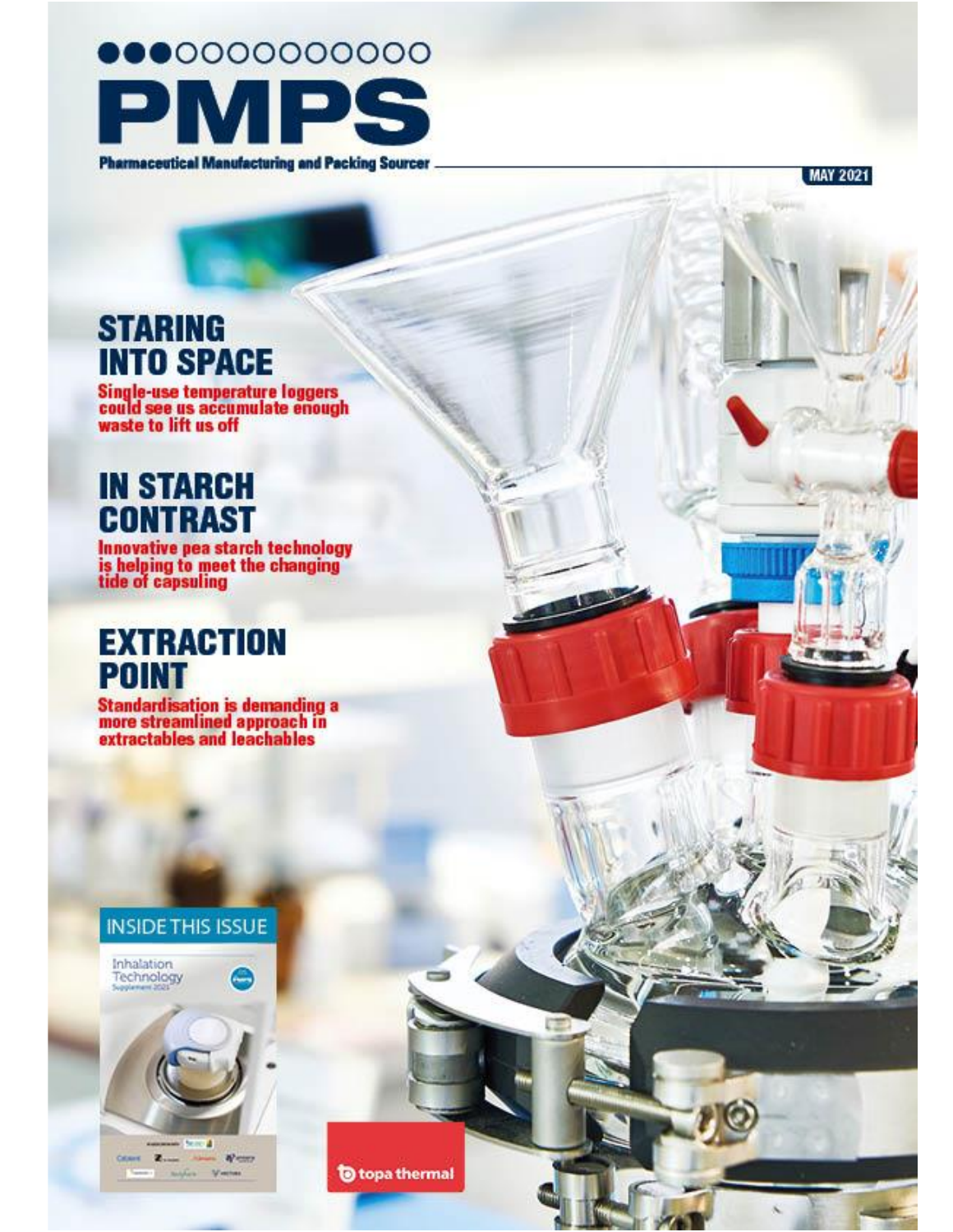# How Air Casters Benefit Continuous Manufacturing in **Chromatography**

Upgrading the pharmaceutical manufacturing world is never an easy task, and agencies across the world are working out the best way to improve efficiency and reduce costs

John Massenburg at AeroGo Inc

The goal of continuous manufacturing in pharmaceutical production is to consistently reduce human error, enable more flexible drug tracking and tracing, and optimise production efficiency. Now, this trend has extended to chromatography, and for good reason. The FDA, the US equivalent of the EMA, has identified chromatography as the last component of the pharma manufacturing industry that needs perfecting in order to bring the real potential of continuous manufacturing full circle. With true continuous manufacturing practices, biomanufacturing can produce drugs and other bioproducts much faster, more reliably, and at lower cost. Johnson & Johnson, for example, switched to continuous manufacturing for its HIV medicine Prezista (darunavir) and reduced production time from about two weeks to just three days (1).

Chromatography equipment, however, cannot operate continuously without regularly cleaning, repacking, and

frequent movement of columns. As experience has shown, traditional solutions, such as wheeled casters and tuggers do not lend themselves to continuous manufacturing processes. A better alternative is the integration of air caster technology, which increases the likelihood of seamless chromatography, improves potential for achieving EMAapproved cleanroom compliance, and fosters ergonomic goals to meet the needs of employee safety.

#### **What Are Air Casters?**

Originally developed for use in the aerospace industry, air casters are inflatable, doughnut-shaped bags that create a thin film of air capable of floating multi-ton loads. Once the bags have inflated, excess air escapes underneath and creates lift. This film of air, no thicker than a business card, reduces friction coefficient to around 1% so that air casters require only about one-tenth the force to move as wheeled casters.

The result is that operators can push chromatography columns around like pucks on an air hockey table. A 2.26 metric ton machine, for example, would need only 2kg to 11kg of force to move, something even a single operator can handle. A wheeled caster, by contrast, would require as much as 136kg of force to move across most floor surfaces.

The benefits of air casters become even more apparent with larger chromatography columns weighing upwards of 18 metric tons – a laborious weight and size that is inefficient to move by traditional methods. Since chromatography equipment must be regularly cleaned out and repacked, the labour and related inefficiencies can stack quickly; reducing productivity, throughput, and wasting time and labour.

Instead, in pharma cleanroom applications, air casters are compact and highly manoeuvrable. The following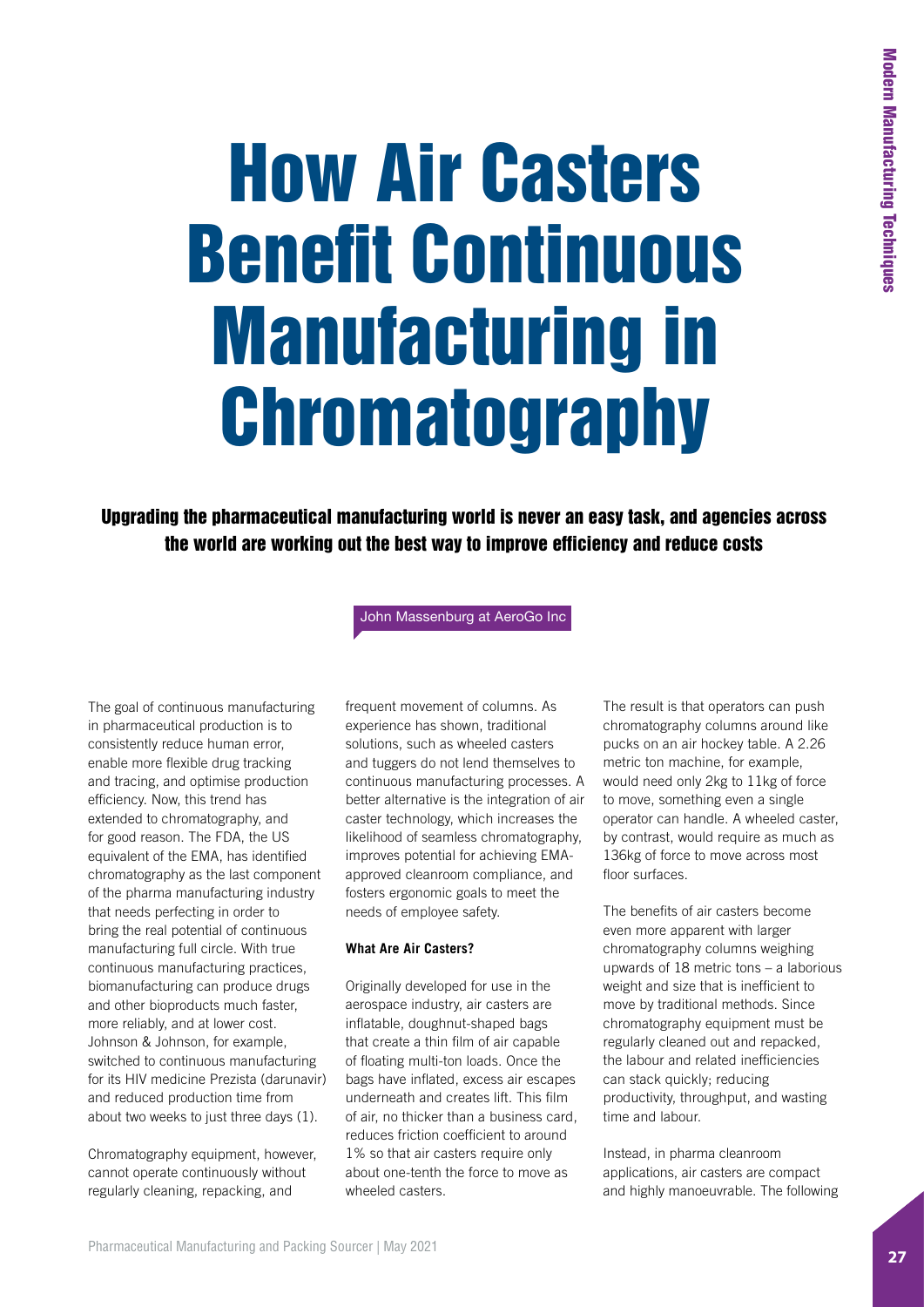## PMPS

case study illustrates these benefits. An engineer who was designing a new pharmaceutical production facility realised air casters required far less space than wheeled solutions. He was able to reduce the width of hallways through the environment by around six inches, which translated into millions of dollars in construction cost savings.

#### **How Air Casters Facilitate Continuous Manufacturing Processes**

Air caster systems are often customised and tailored to fit specific needs, but pharma manufacturers generally utilise one of two broad styles of air casters for use with chromatography equipment:

#### *Option 1: Air Caster Transporter*

For lighter chromatography equipment weighing only a few tons, a simple air caster transporter is enough. Functionally shaped like a pallet jack with two forks to accommodate the structure of the machine, the transporter slides under the column. The transporter fits almost entirely within the footprint of the column; it does not extend out to the sides at all. Since air casters can move omnidirectionally and rotate 360º in place, the operator uses a handle to manoeuvre the machine including the ability to back up and navigate even 90º turns with ease.

#### *Option 2: Air Caster Drive System*

Heavier chromatography columns might require more force than one or two operators can easily and safely provide. In this situation, an air caster system with a built-in throttle and drive enables operators to propel the column from

*Air casters offer more manoeuvrability than traditional material handling or load moving equipment*



point to point on air, without requiring muscle power alone to actually move the equipment.

Operationally, the drive system functions much like the human-powered transporter: it slides underneath the column and lifts it up. Even with the drive system incorporated, the air caster is not much bigger than the column itself and requires less overall space when compared to other solutions, like tuggers.

In either case, whenever a particular column needs to be cleaned and repacked, operators slide the transporter under the column, inflate the bags, and then navigate the machine through the corridors of the cleanroom to its interim destination. There, the air caster bags are deflated, and the column gently settles into its new position. Once is it ready to be returned to the production line, the air casters are re-inflated, and the operators simply push the machine into position. The omnidirectional movement inherent to air casters makes it possible to position the machine with extreme precision. Again, the air bags are deflated, and the air caster system can be tucked out of the way until it is needed again. In most cases, the actual machine

move requires only a few minutes of time and no more than an operator and a spotter or two.

#### **How Air Casters Increase the Likelihood of Seamless Chromatography**

First, they are more manoeuvrable than tuggers. Air casters offer more manoeuvrability than traditional material handling or load moving equipment. Perhaps the most common load handling solution in a pharmaceutical environment is a wheeled system, such as an external tugger that attaches to the column and pulls it through the facility much like a trailer hitched to a car. That becomes an obvious challenge for operators who must manoeuvre a two-piece solution that pivots in the middle, particularly when backing up with the load. The air caster is simply more manoeuvrable. Operators can rotate the column around its centre within a much smaller envelope than available with an external pulling solution. Backing up is as easy as moving forward – an improved manoeuvrability that confers a secondary benefit: air caster systems complete the moving process faster than the alternatives and are easier for operators to intuitively move in a safe manner.



.<br>1. ath. 2. Compressed air inflates the air caster and creates lift. 3. Excess air reeds into a base module (orange) with an air caster (yellow<br>ster, creating a film of air that floats the load like an air hockey